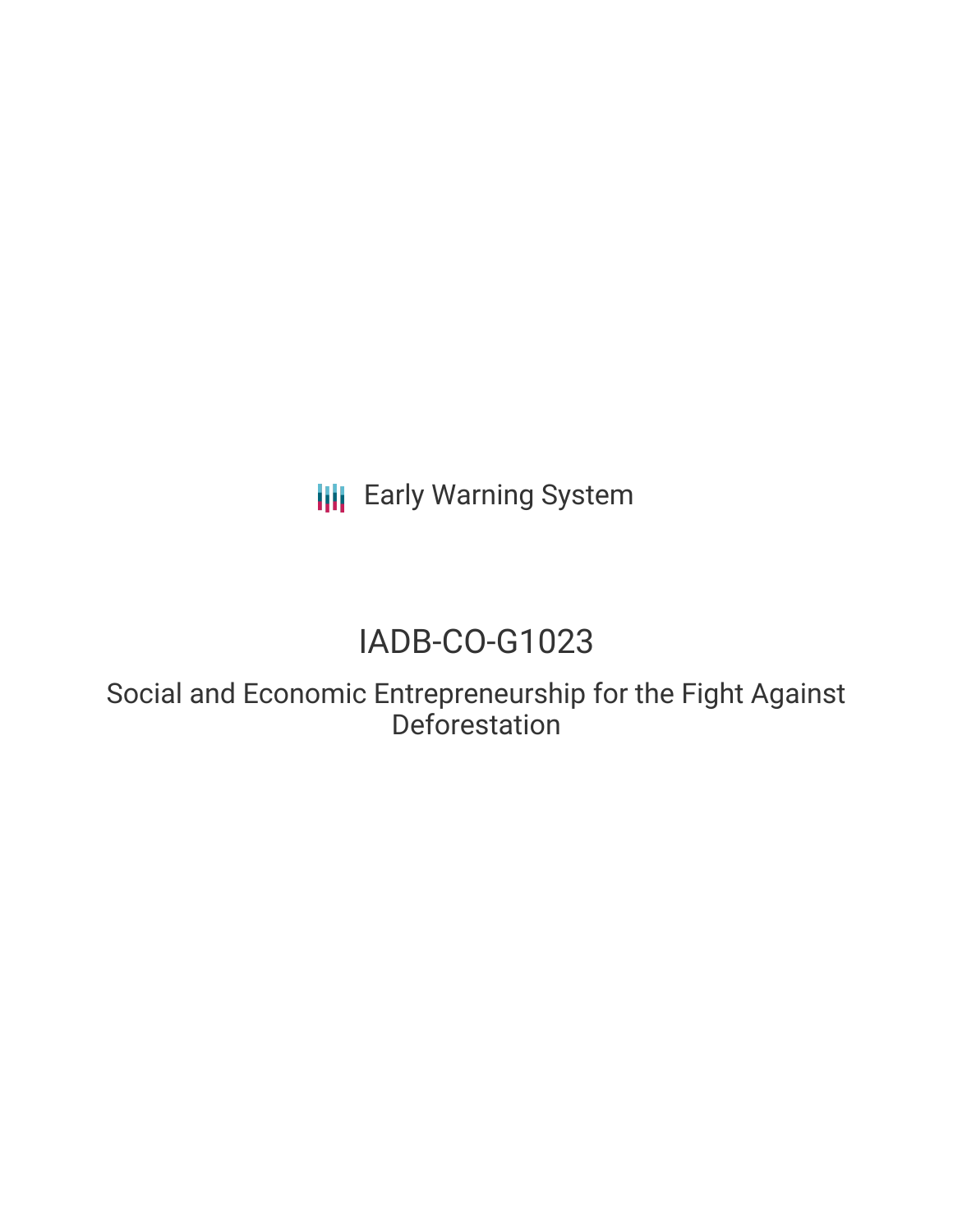

# Early Warning System Social and Economic Entrepreneurship for the Fight Against Deforestation

### **Quick Facts**

| <b>Countries</b>               | Colombia                                                              |
|--------------------------------|-----------------------------------------------------------------------|
| <b>Financial Institutions</b>  | Inter-American Development Bank (IADB)                                |
| <b>Status</b>                  | Active                                                                |
| <b>Bank Risk Rating</b>        | U                                                                     |
| <b>Borrower</b>                | Government of Colombia                                                |
| <b>Sectors</b>                 | Agriculture and Forestry, Climate and Environment, Law and Government |
| <b>Investment Type(s)</b>      | Grant                                                                 |
| <b>Investment Amount (USD)</b> | \$2.96 million                                                        |
| <b>Project Cost (USD)</b>      | $$3.25$ million                                                       |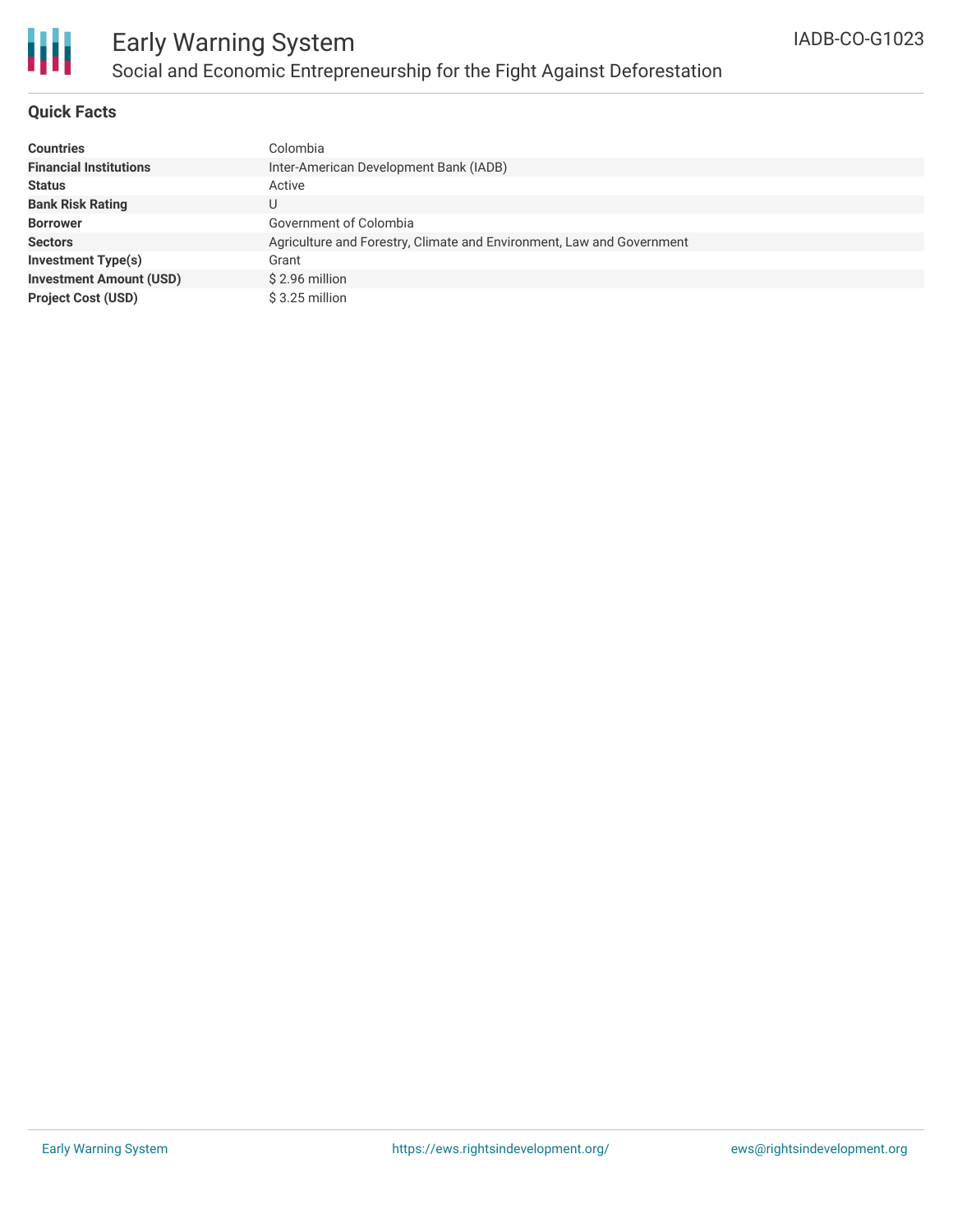

### **Project Description**

Contribute to the fight against deforestation and the construction of an inclusive environmental policy, through the consolidation of social and economic initiatives as dynamic pillars of the sustainable use of the forest and biodiversity. This project seeks to promote sustainable productive alternatives that contribute to the stabilization of the agricultural frontier, reduce deforestation, and strengthen the institutional capacities and the communities that inhabit them.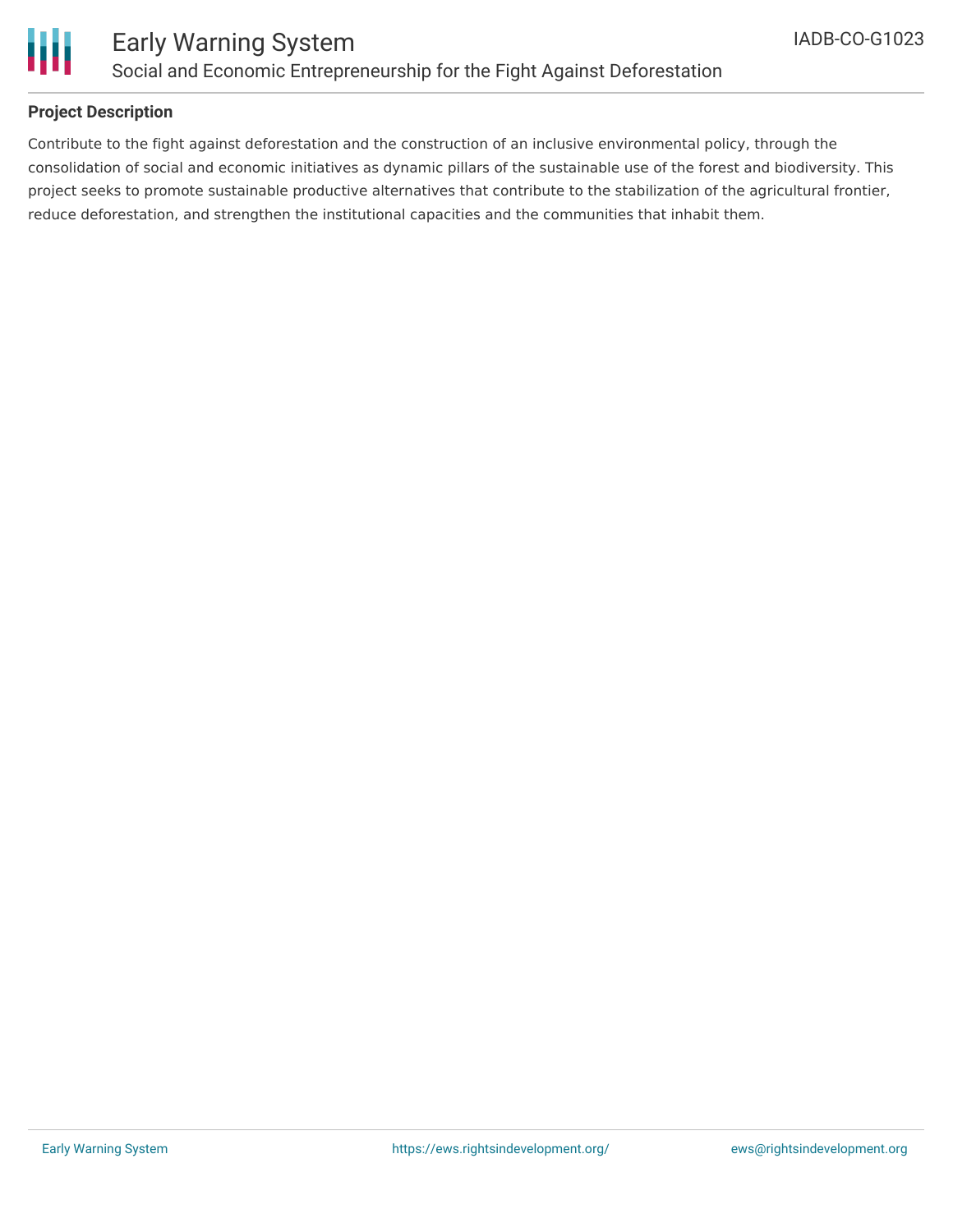

# Early Warning System Social and Economic Entrepreneurship for the Fight Against Deforestation

### **Investment Description**

• Inter-American Development Bank (IADB)